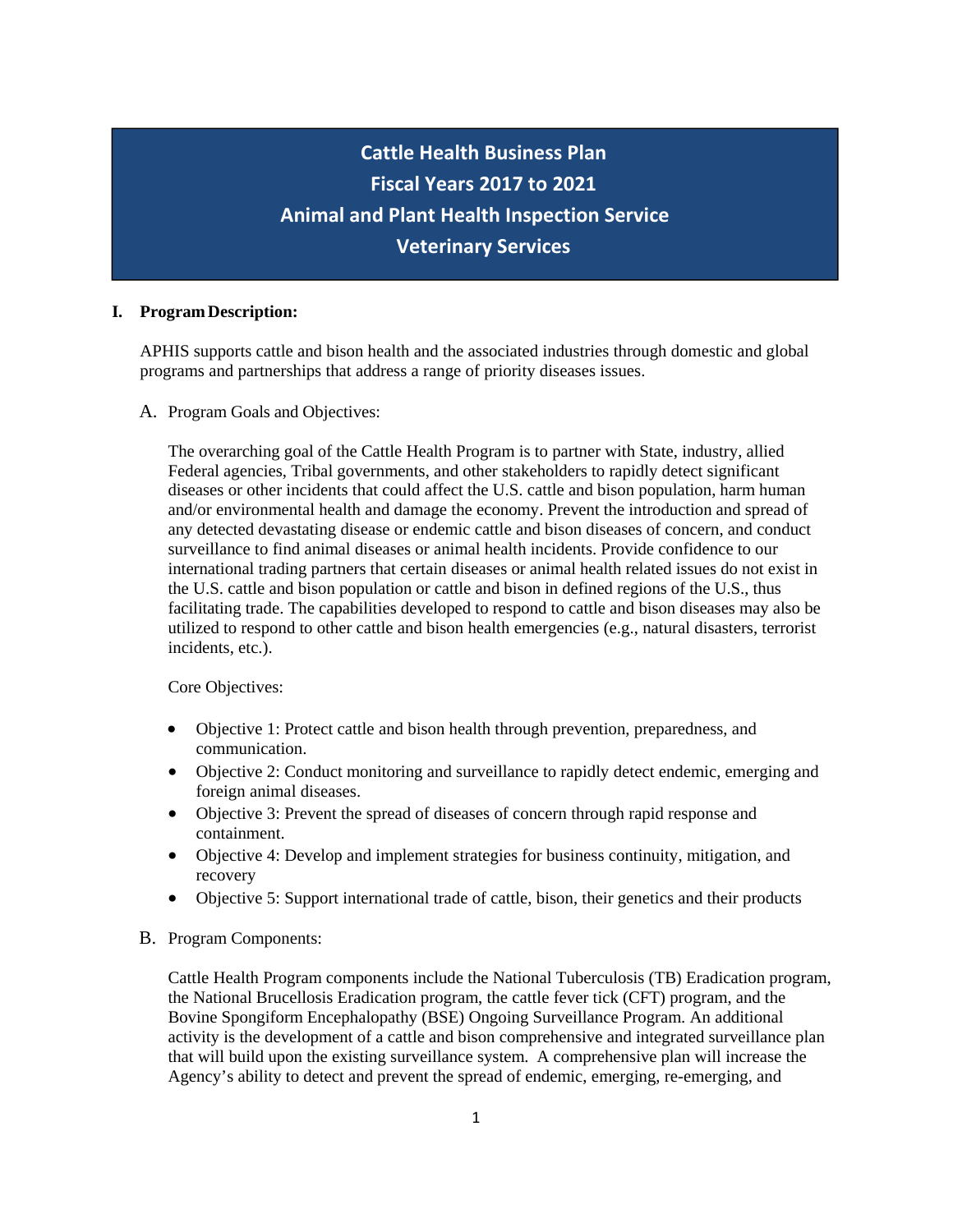foreign animal diseases or other animal health incidents that could have a negative impact on the health and economics of the U.S. cattle and bison population.

Ongoing Cattle and Bison Health Program activities in support of the core objectives include:

- Provide coordination and oversight of cattle and bison health activities to prevent the introduction and/or spread of program diseases at all levels with continual collaboration among various units within VS, APHIS and the USDA as well as with other Federal and State agencies.
- Respond to incidents of emerging, reemerging and program diseases including testing, epidemiological investigations, post-exposure monitoring, disposal of high-risk animals/herds, indemnification and cleaning and disinfection in accordance with program regulations and standards.
- Conduct targeted surveillance around geographic areas where a domestic program, emerging, or foreign animal disease (FAD) has been identified in livestock or wildlife
- Coordinate with NVSL to conduct diagnostic testing and support (serology; bacteriologic and viral culture; and identification and genotyping of isolates) for all VS activities affecting the U.S. cattle and bison population

Internationally, APHIS supports the cattle and bison industry through programs that prevent the entry of foreign animal diseases into the U.S. and that address trade concerns. APHIS has both active disease prevention and control programs along with daily monitoring activities that help contain disease threats. APHIS officials stay current on diseases circulating throughout the world, either via bilateral relationships or through partnerships with international organizations, such as the Food and Agricultural Organization of the United Nations (FAO). APHIS also has personnel posted overseas to work with foreign government counterparts in key locations on control of specific diseases that could threaten the United States. Specifically, APHIS maintains agreements with governments in the Western Hemisphere on Foot and Mouth Disease (FMD) and Screwworm surveillance and control and in working towards developing a cooperative regional surveillance and emergency response plan. Where available external support exists, APHIS personnel support global efforts in FMD control.

To support safe international trade APHIS veterinarians and trade specialists, both domestic and overseas, work with foreign counterparts to address sanitary barriers to trade. They negotiate the terms of trade and specific certificate language that allows commodities to enter foreign markets and for foreign commodities to enter the US market safely. They respond quickly when a shipment of animals or animal products is held at a port of entry due to a sanitary issue. APHIS also maintains an active presence at the World Organization for Animal Health (OIE) to promote the adoption of science-based regulatory standards on diseases of concern to cattle, beef and animal products trade, such as BSE and FMD.

C. Funding Sources:

The Cattle Health Program is funded through the congressionally appropriated cattle health commodity line within the USDA's Animal and Plant Health Inspection Service (APHIS) budget. The fiscal year (FY) 2017 funding level for Cattle Health is approximately \$92.5 million. This funding supports both cattle and bison health protection, mitigation, and response activities as well as the APHIS screwworm program.

#### **II. Value of Cattle Health Program**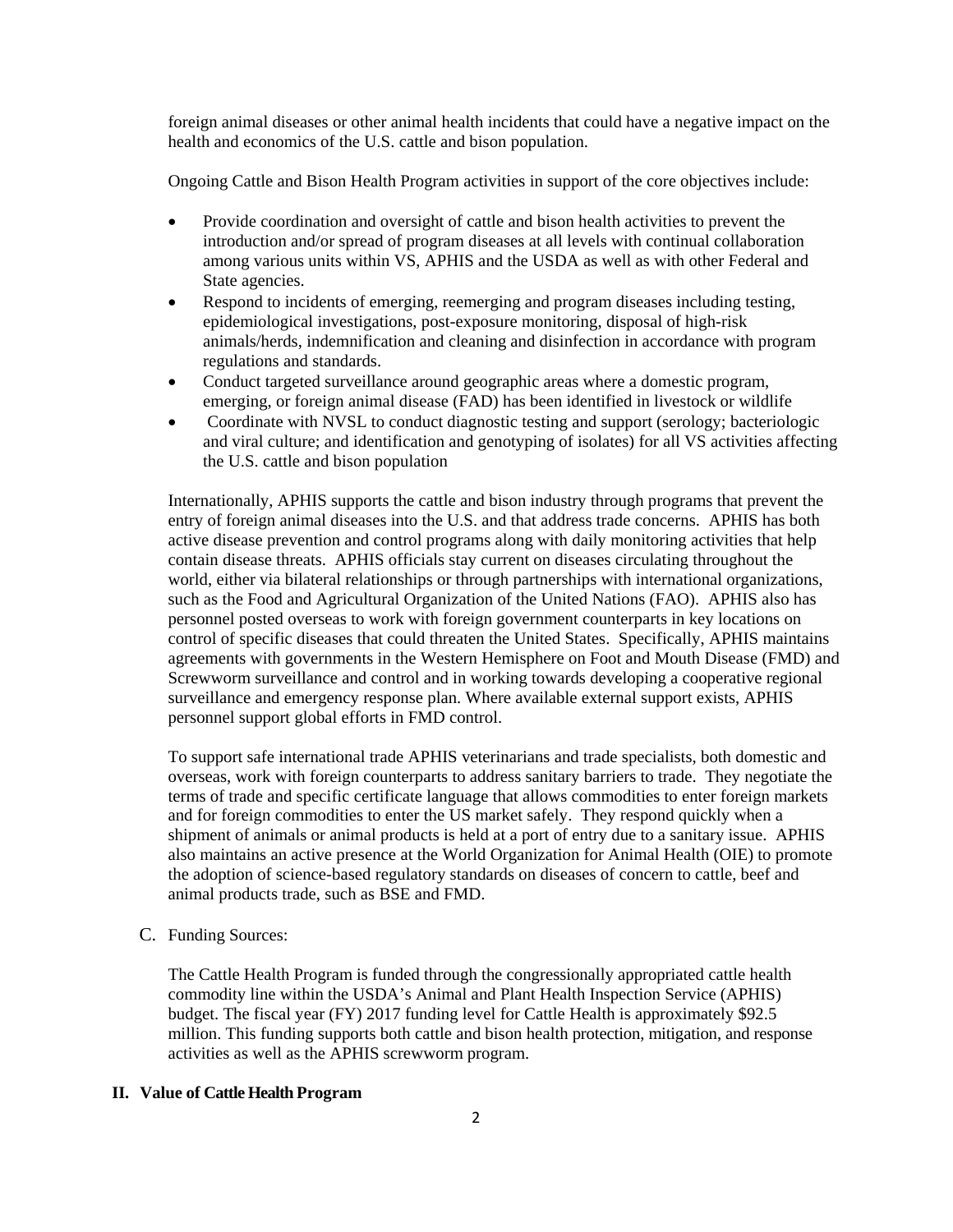The cattle and bison health program has been successful in protecting the U.S. cattle industry valued at \$60 billion (NASS, 2015) and the U.S. bison retail and foodservice business valued at \$340 million (National Bison Association May 2016) from economic loss by rapidly detecting foreign, emerging, re-emerging, or domestic program diseases and in preventing their spread. According to the 2012 Census of Agriculture, almost one-half of the 2.1 million farms in the United States (913,246) were cattle and calf operations. Only a small number of cattle operations (64,098) were dairies (milk production). The USDA defines a cattle operation as any place having one or more head of cattle on hand at any time during the year. (NAHMS 2015).

The detection of an emerging or foreign animal disease (FAD) in the U.S. cattle and bison population could have a devastating effect on these industries and the U.S. economy as a whole. A 2008 article, *Economic Impacts of a Foreign Animal Disease*, stated that the total losses to livestock-related enterprises from the introduction of a FAD over 4 years would range between \$2,773 million and \$4,062 million, depending on disease intensity level, duration of the outbreak, and the response scenario. (Paarlberg, 2008).

The Cattle Health Program eradicated New World Screwworm (NWS) (*Cochliomyia hominivorax*) from the United States using sterile insect technology (SIT) in 1966. Wyss (2000) estimated annual producer benefits in the United States of being NWS-free to be \$870 million in 1999 dollars (\$1,130 million in 2017 dollars). These benefits are derived from decreases in animal deaths, the cost of veterinary services and medicines, insecticides, and inspections and handling, coupled with significant increases in meat and milk production. The total effect on the general economy of producer benefits was estimated at \$3.0 billion. The country remained free of NWS until October of 2016 when it was confirmed in Key deer from the National Key Deer Refuge in Big Pine Key, Florida. This was the first local infestation in the United States in more than 30 years. This recent case shows the importance of being vigilant in conducting surveillance for this disease. A 2014 USDA publication estimated that if New World Screwworm were to become established in the U.S. again, it could cause more than \$1 billion in losses for our country's livestock industry. (Veterinary Services, 2014)

Ongoing BSE surveillance information from APHIS' Cattle Health Program has been instrumental in allowing the United States to maintain its beef export market worth approximately \$5.6 billion per year (NASS, 2015). The BSE surveillance program was also a critical component of the U.S. effort to attain negligible risk status for BSE, which was granted by the OIE in May 2013. With the change to negligible risk status, APHIS was able to reduce the BSE surveillance-sampling target from 40,000 to 25,000 cattle tested each year, with 26,538 cattle tested in FY 2016. The modified BSE surveillance efforts reduce the overall cost while maintaining surveillance at levels that continue to exceed international standards. The program will undergo a comprehensive program review in 2017 to ensure samples are collected from the cattle populations where the disease is most likely to be detected, to improve geographical distribution and to improving the quality of samples collected. This can potentially lead towards for further reduction in sample numbers while continuing to exceed OIE surveillance standards.

The Cattle Health Program has also been highly successful in eradicating endemic diseases, such as bovine brucellosis, from cattle and privately owned bison. Wildlife in the Greater Yellowstone Area (GYA) remains the last known reservoir of bovine brucellosis in the country. The benefits of eradicating bovine brucellosis have been estimated to be greater than \$18.3 billion (Paarlberg, 2008). An economic analysis conducted by the State of Wyoming indicated that should bovine brucellosis eradication efforts in cattle be discontinued, the costs of producing beef and milk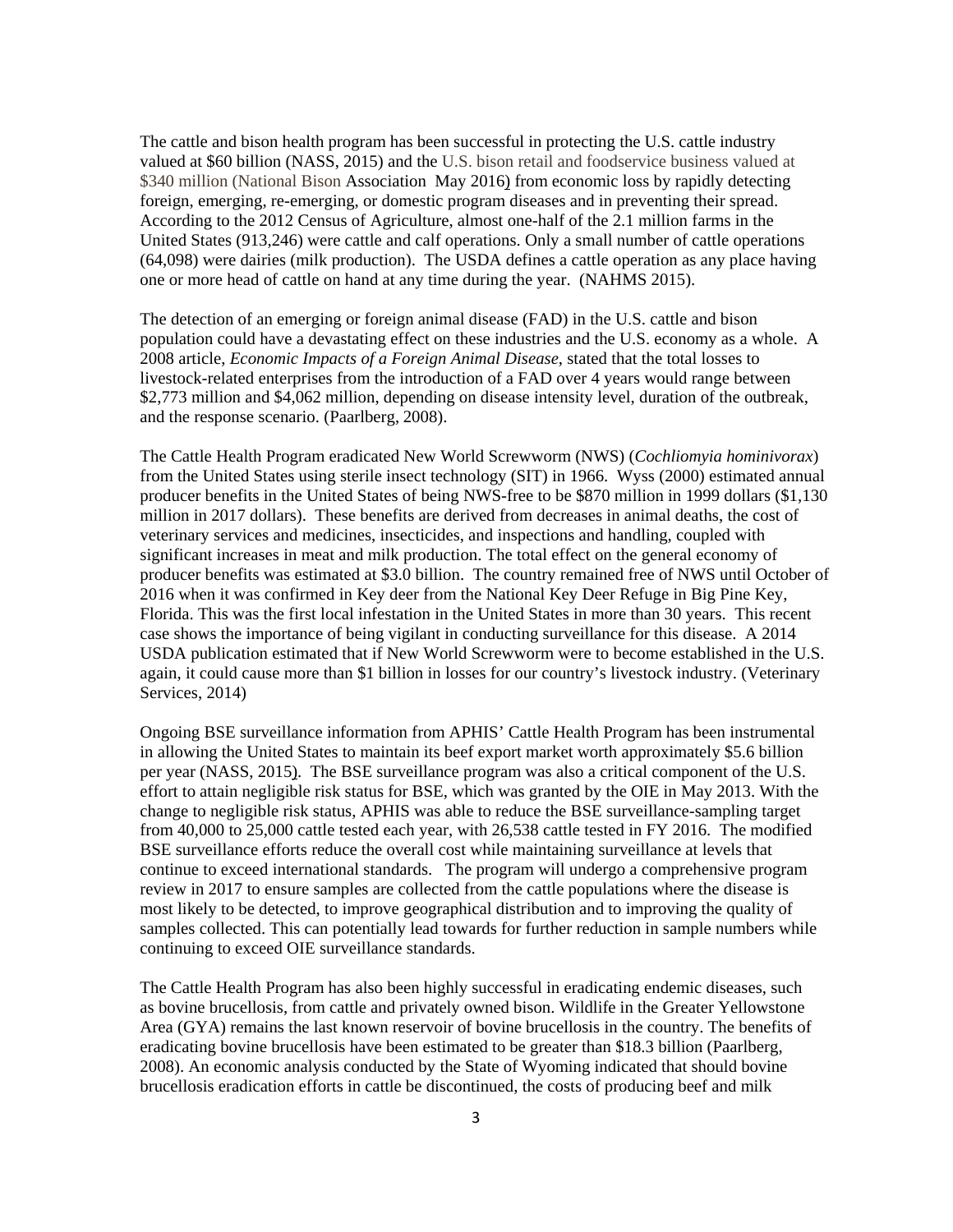would increase by an estimated \$80 million annually in less than 10 years (Bittner, 2004). With the successful eradication of bovine brucellosis in cattle and privately owned bison, the program is streamlining surveillance efforts while ensuring that surveillance activities yield data sufficient to demonstrate a national disease-free status to trading partners.

The Cattle Health Program also continues to make progress in eradicating TB from domestic livestock. A study conducted by Iowa State University suggests that more than \$13 billion has been returned to the U.S. economy in terms of avoided economic losses since the bovine TB eradication program began (Palmer, 2011). Instead of whole-herd depopulation being the primary method of managing TB affected herds, APHIS now bases its approach on the circumstances surrounding each herd. For those herds where depopulation is not recommended, the herd undergoes a test-and-remove protocol, saving significant Federal dollars while continuing to eliminate the disease. This approach is also used in the bovine brucellosis eradication program.

#### **III. FY 2017-2021 Implementation**

# **FY 2017 HIGHLIGHTED ACTIVITIES**

**Cattle Fever Tick –** Finalize a Cattle Fever Tick Strategic Plan

**Tuberculosis –** Revise the TB strategic plan

**Indemnity –** Finalize the Indemnity Review Charter and initiate cross-commodity indemnity discussions

**Consistency** - Collaborate with FSIS to ensure policy documents are consistent between FSIS and APHIS with particular focus on foreign animal disease response prior to and during an outbreak

**Continuity of Business** - Support the Secure Food Supply initiatives and efforts by the beef, dairy and bison industries in establishing continuity of business plans for FADs to quickly re-establish trade in the event of a FAD outbreak

**FAD crisis drills** - Roll out the process and goals for conducting FAD crisis drills to VS' District Directors and Assistant Directors which will aid in maintaining the abilities of FADDs

**Cattle Comprehensive and Integrated Surveillance (Cattle CIS)** – Finalize a stakeholder outreach strategy

**Cattle Health Communication Plan (for CHC Business Plan)** – Finalize a communication plan that provides effective stakeholder engagement to facilitate achieving the Cattle Health Business Plan's objectives

**New World Screwworm (NWS)** - Provide support for conducting additional surveillance and outreach in Florida due to the recent NWS outbreak

## **Animal Disease Traceability (ADT)**

- a. Provide an assessment of the ADT Program and the effectiveness of CFR Title 9 Part 86, Animal Disease Traceability, in spring 2017 to enhance our tracing capabilities for emergency response, disease control, and eradication programs
- b. Support ADT and LPA staff in conducting in-depth outreach and feedback efforts via district-wide and national forums with stakeholders to identify opportunities to advance animal disease traceability
- c. Convene State and Federal working group to determine obstacles to and draft plan to improve collection and correlation of identification at slaughter

**Bluetongue Virus (BTV)** - Complete serologic surveillance for BTV on 6,600 cull cows from already existing brucellosis surveillance samples. The data obtained will be used to estimate the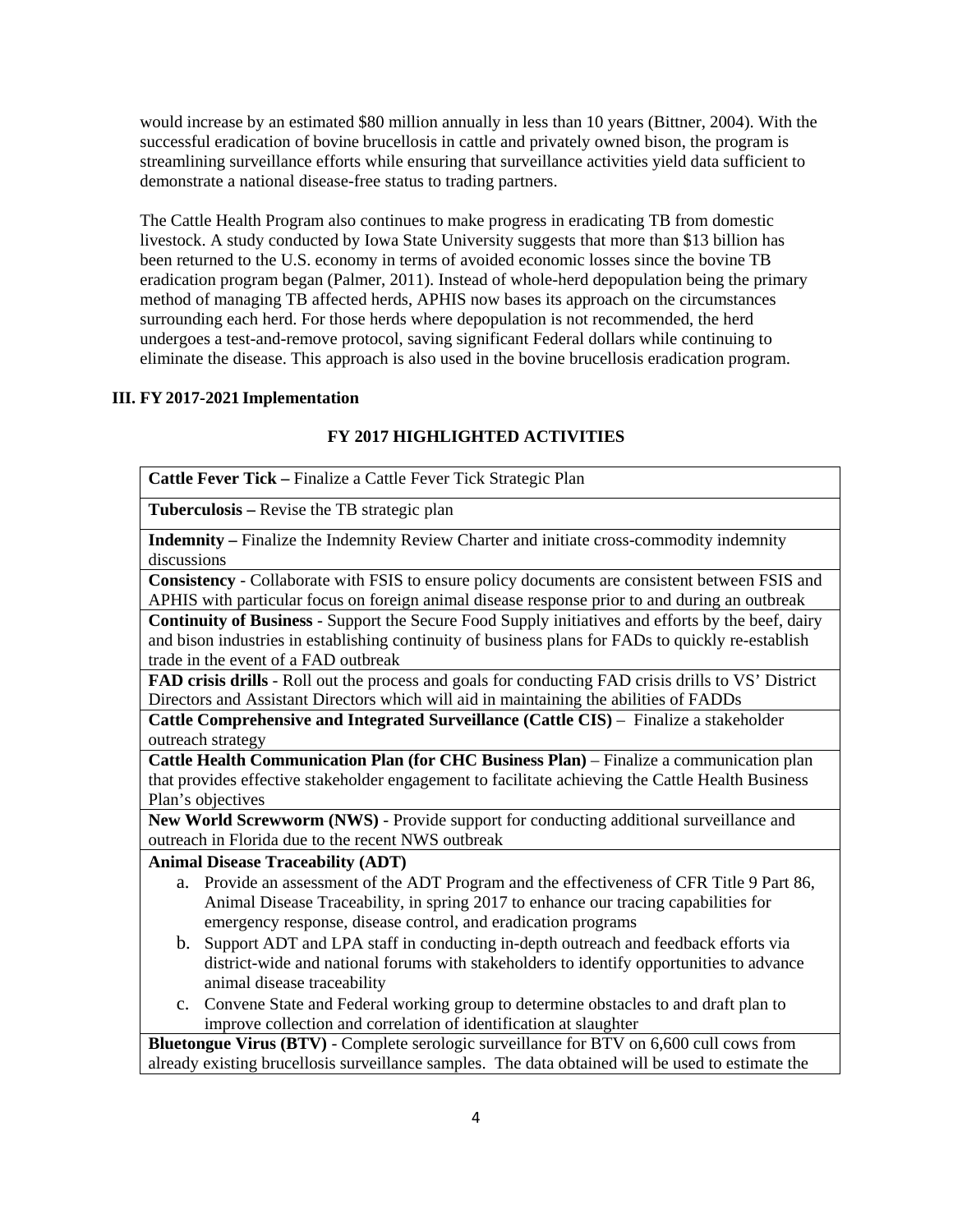State-level prevalence of surveyed states to better inform the current geographic boundary of bluetongue virus in the U.S.

#### A. **Objective 1: Protect cattle and bison health through prevention, preparedness, and communication**

Strategy 1: Prevention and preparedness – Design and implement activities to enhance the Cattle Health Program's ability to prevent the introduction of foreign animal diseases or outbreaks of endemic, re-emerging, or emerging diseases of concern in the United States and to maintain readiness to respond.

# **2017 Activities**

- a. Provide coordination and oversight of cattle and bison health activities to prevent the introduction and/or spread of program diseases at the national and district levels with continual collaboration and communication among various units within VS, APHIS and the USDA as well as with other Federal and State agencies.
- b. Prepare and practice animal health and all-hazard response plans in coordination with States, Federal agencies, industry, Tribes, and other stakeholders.
- c. Conduct surveillance and release of sterile screwworm flies in response to the outbreak of screwworm in Monroe and Dade Counties, Florida.
- d. Work with the National Preparedness and Incident Coordination Center (NPIC) and the VS Training and Exercise Program (VS TEP) Working Group in developing a Corrective Action Program for VS (VS TEP Event 3.4.1.).
- e. Provide training on the National Environmental Policy Act (NEPA) to VS, SPRS personnel. Collaborate with PPD ERAS staff to deliver NEPA and ESA training specific to the CFTEP as well as basic NEPA and ESA training for VS.
- f. Support research through STAS-Wildlife Livestock Disease Interaction Team (WiLDIT) to better understand brucellosis transmission and prevention in elk and bison.
- g. Create and implement a U.S./Mexico strategic plan for controlling cattle fever ticks.
- h. Provide draft frameworks for the Emerging Animal Disease Preparedness and Response Plan and the U.S. National List of Reportable Animal Diseases for stakeholder comment.

#### **FY 2018-2021 Activities**

- a. Continue any FY 2017 multi-year activities.
- b. Develop, improve, and evaluate, in conjunction with Federal, State, Tribal, and academic, and industry stakeholders new and existing technologies for preventing and controlling diseases in domestic cattle and bison.
	- i. Collaborate with the ADT program by developing pilot projects that utilize the latest technologies in cattle and bison identification devices.
	- ii. Incorporate new preventative and systematic treatment options as they become available such as anti-tick vaccines for CFT program.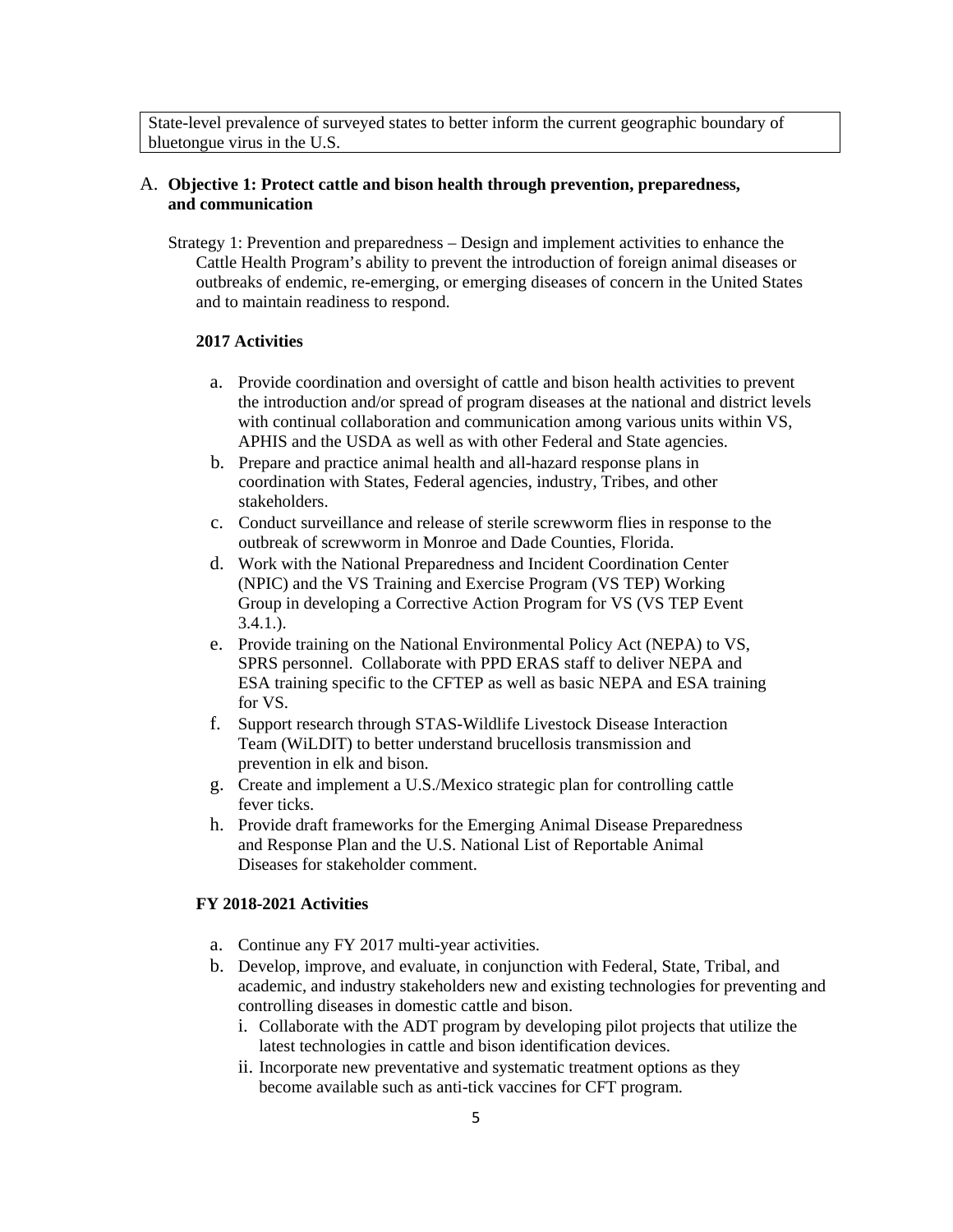- c. Integrate disease and vector modeling into preparedness and biosecurity hazard planning to enhance the program's ability to predict, mitigate, and adapt to adverse conditions such as the potential spread of Cattle Fever Ticks.
- d. Continue to review and update plans, standard operating procedures and guidance documents in preparation for responding to endemic, re-emerging, foreign, and emerging disease events impacting domestic cattle and bison.

Strategy 2: Communication – Routinely exchange information with State, Federal, industry, Tribal, and other stakeholders.

# **FY 2017 Activities**

- a. Work with APHIS Legislative and Public Affairs (LPA) to post stakeholder announcements and use GovDelivery along with other outreach tools to make science-based documents available. Potential documents include:
	- i. Risk assessments, and surveillance plans for brucellosis, CFT, TB, and other diseases of concern.
	- ii. Business continuity plans.
	- iii.Information management during emergency events.
	- iv.Updated standardized program reports and monthly, quarterly, and/or annual reports for stakeholders such as descriptive program reports, surveillance test results, and annual animal health reports.
- b. Increase collaborations on cattle and bison health issues with other stakeholders including State and other Federal agencies, Tribes, Universities and with OIE and other countries such as maintaining an updated SharePoint site for the exchange of information between FSIS and APHIS.
- c. Provide guidance to State Departments of Agriculture on the disposition, monitoring, and disposal of cattle and bison when appropriate, such as a radiation emergency, in order to facilitate a return to sustainable marketability of the national herd.
- d. Provide feedback to stakeholders based on information and data that they have provided to VS.

## **FY 2018-2021 Activities**

- a. Continue any FY 2017 multi-year activities.
- b. Assist the ADT program with delineating enhanced traceability requirements.
- c. Work with State, Federal, industry, Tribal, and other stakeholders to develop and disseminate information about disease risk, biosecurity, antimicrobial resistance, surveillance, and certification activities that could affect cattle health, industry productivity, and/or food safety.
- d. Lead discussions concerning cattle and bison health issues with State, Federal, and Tribal animal health officials and other stakeholders through attendance at meetings and conferences and by seeking input in prioritizing cattle and bison health goals.
- e. Conduct or support outreach to partners to promote APHIS cattle and bison health activities.

# B. **Objective 2: Conduct monitoring and surveillance to rapidly detect endemic, emerging and foreign animal diseases.**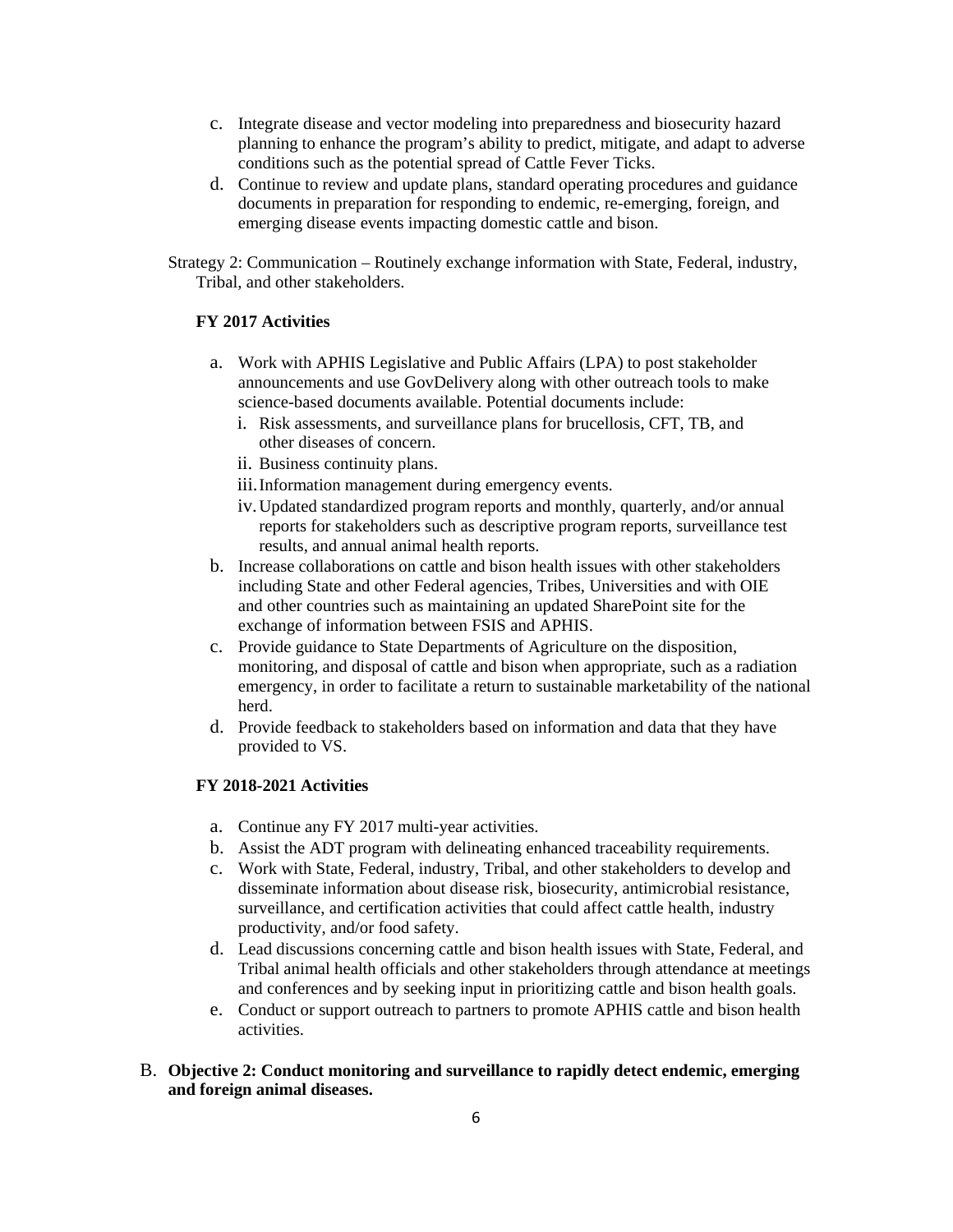Strategy 3: Monitoring and surveillance – Continue to utilize new or improved scientific information and technologies to transition the current surveillance system to a more comprehensive and integrated surveillance system.

#### **FY 2017 Activities**

- a. Continue working with stakeholders to finalize a national cattle and bison comprehensive and integrated surveillance plan.
- b. Work to create electronic versions of all testing and vaccination forms, an electronic Mobile Information Management (MIM) interstate Certificate of Veterinary Inspection (CVI), and expanding MIM from the current Windows Mobile platform to include other common mobile operating systems.
- c. Convene State and Federal working group to determine obstacles to the collection and correlation of identification at slaughter.
- d. Work with FSIS to ensure compliance with existing performance standards for surveillance of TB at slaughter (i.e., 1 submission per 2,000 adult cattle slaughtered) and achievement of national submission goals (i.e., at least 10,000 granuloma submissions from slaughter).
- b. Conduct national bovine brucellosis surveillance at an appropriate level to detect a 0.001 percent or higher prevalence level (1 or more infected animals per 100,000 adult cattle and bison) among the U.S. cattle and bison population with 95 percent confidence.
- c. Conduct surveillance in U.S. cattle at a level that achieves or exceeds OIE recommendations for BSE surveillance.
- d. Support ADT staff and NIES with an Ultra-High-Frequency identification tagging project in feeder cattle imported from Mexico to better monitor identification and movements of imported cattle to provide enhanced traceability to State Animal Health Officials.
- e. Improve traceability by expanding the capability of MIM to scan multiple frequencies of ID tags, store them in the MIM software, and collect data on multiple operating system platforms.
- f. Support the development of modular, radiological monitoring technologies for FSIS regulated slaughter facilities to promote domestic and international consumer confidence following a radiation emergency.
- g. Conduct a thorough surveillance system evaluation for BSE to evaluate system effectiveness and cost-effectiveness.
- h. Support the National Animal Health Monitoring System (NAHMS) 2017 Antimicrobial Use in U.S. Beef Cattle Feedlots study.

### **FY 2018-2021 Activities**

- a. Continue any FY 2017 multiyear activities.
- b. Cattle and bison comprehensive, integrated surveillance Prioritize information technology improvements related to data management, including data acquisition, management and aggregation of data from multiple streams, and access and utilization of data by a range of user groups.
- c. Conduct thorough surveillance system evaluations for brucellosis and tuberculosis to assess effectiveness.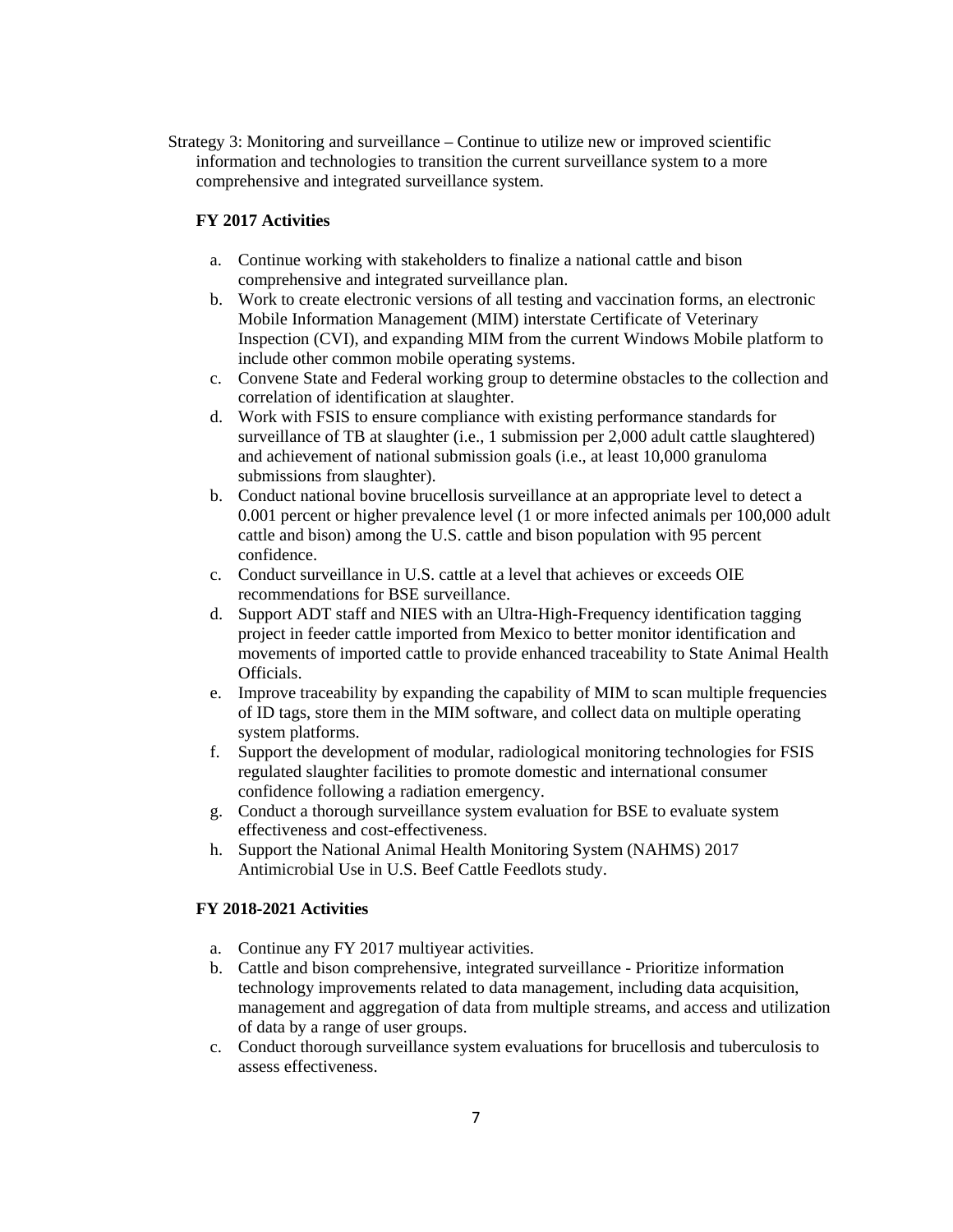- d. Work with other animal-sector commodities to improve integration of cross-species disease surveillance activities.
- e. Promote ongoing monitoring/reporting via the National List of Reportable Animal Diseases and/or National Animal Health Reporting System (NAHRS).
- f. Continue to work in conducting surveillance for emerging disease threats which could impact the U.S. cattle and bison industry.
- g. Support the National Animal Health Monitoring System (NAHMS) 2017 Beef Cowcalf study.
- Strategy 4: Detection Implement strategies to decrease the time required to identify diseases, including detecting, characterizing, and transparently reporting disease threats at the earliest possible moment.

# **FY 2017 Activities**

- a. Collaborate with the Department of Homeland Security and other Federal and State agencies and other stakeholders on biosurveillance activities to include active data-gathering in order to achieve early warning of health threats, early detection of health events, and overall situational awareness of disease activity
- b. Work in collaboration with our international stakeholders to monitor the global animal health landscape for potential threats, assess the risk posed by a possible emerging disease in the United States and gather information upon which to base the response.

#### **FY 2018-2021 Activities**

- a. Continue any FY 2017 multiyear activities.
- b. Evolve and enhance our national biosurveillance enterprise efforts by:
	- i. Extending electronic reporting of cattle and bison health information, including laboratory results, to rapidly communicate useful information.
	- ii. Leverage social media and widely available tools to facilitate rapid information sharing domestically and globally.

# **C. Objective 3: Prevent the spread of diseases of concern through rapid response and containment.**

Strategy 5: Response and Containment – Rapidly and effectively react to incursions or spread of endemic, or foreign animal diseases and vectors to limit negative impact.

#### **FY 2017 Activities**

- a. Quickly respond to incidents of potential foreign, emerging, re-emerging, and domestic program diseases including testing, epidemiologic investigations, postexposure monitoring and disposal of high-risk animals/herds where appropriate, and ensuring proper cleaning and disinfection of premises.
- b. Prevent the spread of disease through quarantine of infected and exposed animals; movement controls in the infected zone(s) and buffer zone(s); and biosecurity procedures to protect non-infected animals.
- c. Conduct targeted surveillance around geographic areas where a domestic program, emerging, or foreign animal disease has been identified in livestock or wildlife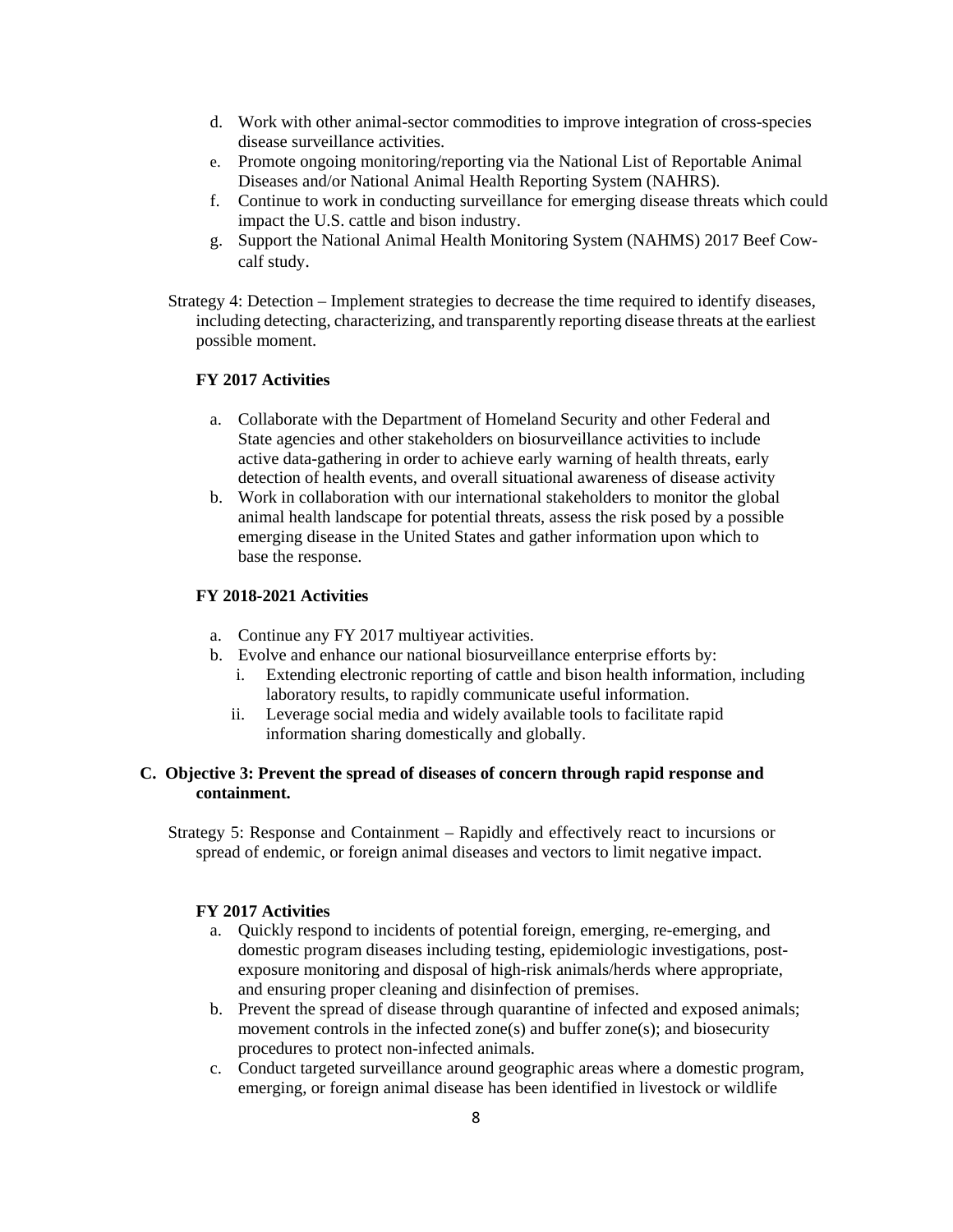- d. Provide indemnity for diagnostic purchases of animals and whole-herd depopulations when appropriate.
- e. Complete epidemiological modeling and cost comparison analyses to guide decisions regarding the implementation of herd depopulation versus test-and- remove protocols.
- f. Continue to work with the Greater Yellowstone Area States to implement brucellosis management plans for affected herds and begin an annual review process of each GYA state on a 3-year rolling basis. Complete first state-level review by early fall 2017.
- g. Continue collaborating with ARS, Wildlife Services and other stakeholders in eradicating CFT from the United States through activities such as the inspection and removal of ticks from exotic nilgai and white-tailed deer in southern Texas and to mitigate spread to other areas.
- h. Ensure the continued supply of cattle fever tick vaccine by working with ARS, industry, and international partners to find a permanent vaccine manufacturer.
- i. Finalize and implement the Emerging Animal Disease Preparedness and Response Plan.

# **FY 2018-2021 Activities**

- a. Continue any FY 2017 multiyear activities.
- b. Work to increase the resistance of susceptible animals to a disease and/or reduce the shedding of the disease agent in infected or exposed animals when needed through emergency vaccination, if a suitable vaccine is available and can be administered in a timely manner.
- c. Work with APHIS' National Preparedness and Incident Coordination Center (NPIC) to maintain procedures for how FMD vaccine will be obtained in the event of an outbreak; obtain FMD vaccine, explore new or improved vaccination technologies, and continually update vaccination strategies for use in an outbreak.
- d. When and where appropriate, eradicate emerging, re-emerging, endemic, and foreign animal diseases that impact the cattle and bison industries.
- e. Develop an anti-tick vaccine delivery system development for white-tailed deer and nilgai for the CFT program.

## **D. Objective 4: Develop and implement strategies for business continuity, mitigation, and recovery**

Strategy 6: Continuity of business, mitigation, and recovery – Develop and implement strategies to minimize the disruption of trade; reduce the loss of cattle and bison in incidences of endemic, emerging, re-emerging and foreign animal diseases; and to focus on the timely restoration of cattle and bison herds affected by disease.

#### **FY 2017 Activities**

- a. Partner with other Federal Agencies, States, Tribes, universities, and industry to develop, maintain, and exercise response and continuity of business plans and guidance documents.
- b. Collaborate with stakeholders to develop management plans to mitigate the risk for spread of diseases such as brucellosis, CFT, TB, and other diseases of concern between domestic cattle and bison and wildlife.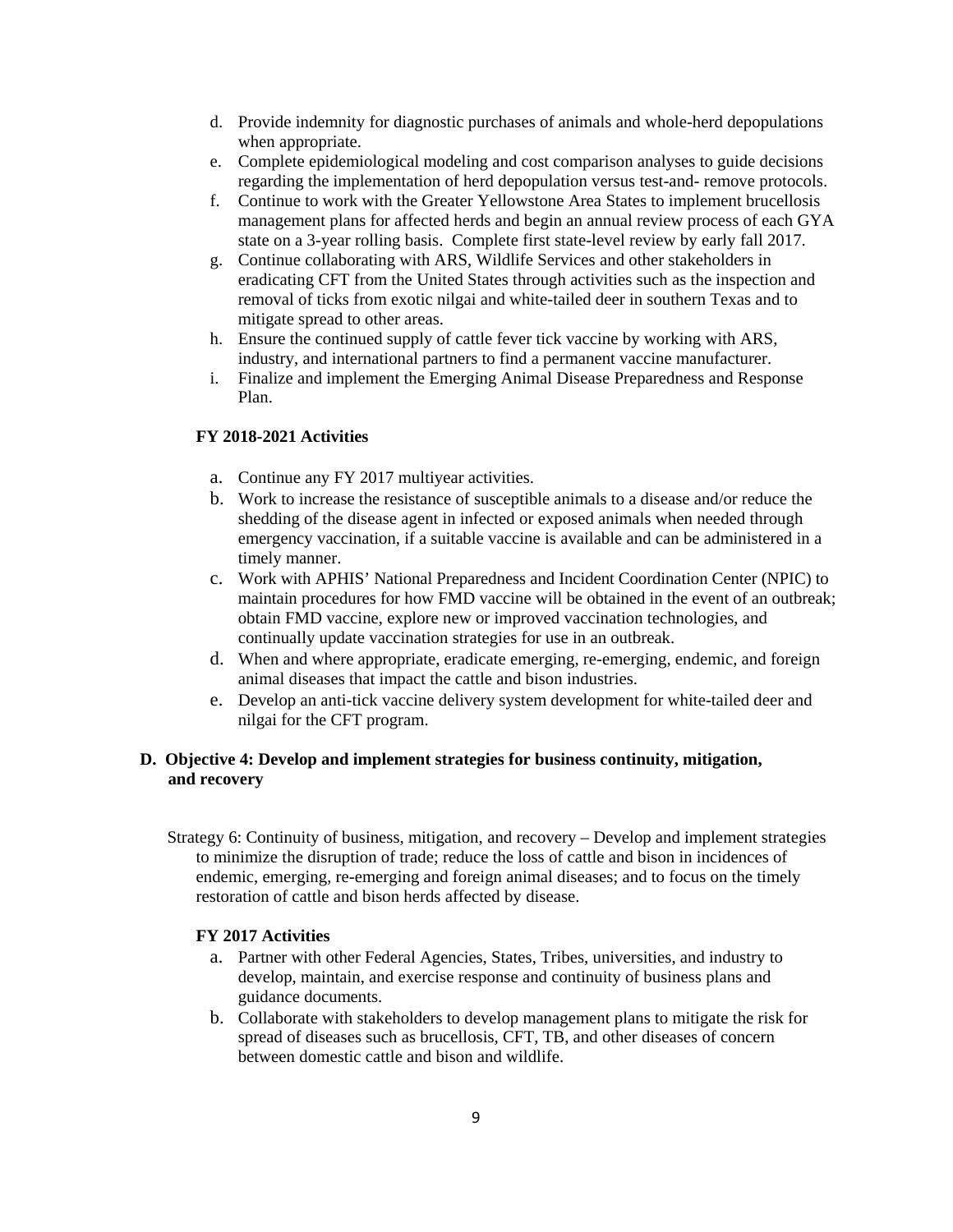c. Support National Preparedness and Incident Coordination Center (NPIC) in implementing the VS Emergency Management Training and Exercise Plan activities and One Health and Global Health endeavors to mitigate and eliminate the impacts of zoonotic diseases on public health, cattle and bison health, and national and international trade.

# **FY 2018-2021 Activities**

- a. Continue any FY 2017 multiyear activities.
- b. Conduct proactive risk assessments that consider existing production practices for foreign animal diseases such as FMD.
- c. Develop and implement management plans to decrease the risk for spread of diseases such as brucellosis, CFT, TB, and other diseases of concern between cattle and bison and wildlife.
- d. Conduct up to 5 TB pre-certification reviews and 5 APHIS verification reviews in Mexico to properly assess disease risks.
- e. Implement mandatory anti-tick vaccination of all cattle and bison herds located within the permanent quarantine buffer zone.

# **E. Objective 5: Support international trade of cattle, bison, their genetics, and their products**

Strategy 7: Prevent the introduction of foreign animal diseases in the cattle and bison industry.

# **FY 2017 Activities**

- a. Continue trade facilitation between the United States and Mexico, primarily represented by the Secretaria de Agricultura, Ganaderia, Desarrollo Rural, Pesca y Alimentacion (SAGARPA):
	- i. Conduct up to 5 TB pre-certification reviews and 5 APHIS verification reviews in Mexico to properly assess disease risks.
	- ii. Meet bi-annually with the U.S. and Mexican stakeholders who, along with APHIS and SAGARPA representatives, comprise the Bi-National Commission (BNC) to discuss import and export between the two countries.
	- iii. Collaborate with SAGARPA to update the joint Bovine TB Strategic Plan.
	- iv. Collaborate with SAGARPA to develop a joint Cattle Fever Tick Strategic Plan.
	- v. Continually evaluate the disease risk status of Mexican regions, to ensure that associated restrictions are appropriate to mitigate disease introduction and remove unnecessary restrictions to facilitate trade.
	- vi. Implement, as approved by APHIS and USDA, the "M" brand rule that will reduce the number of animals refused U.S. entry due to misbranding, and reduce damage to the hides through re-branding.
- b. Create an emergency transit protocol, with the Canadian Food Inspection Agency, to facilitate transit across for situations when animals must be routed across country borders, due to bridge outages, storms, etc. Identify new technologies to enable safer and more customer-friendly cattle import/export processes.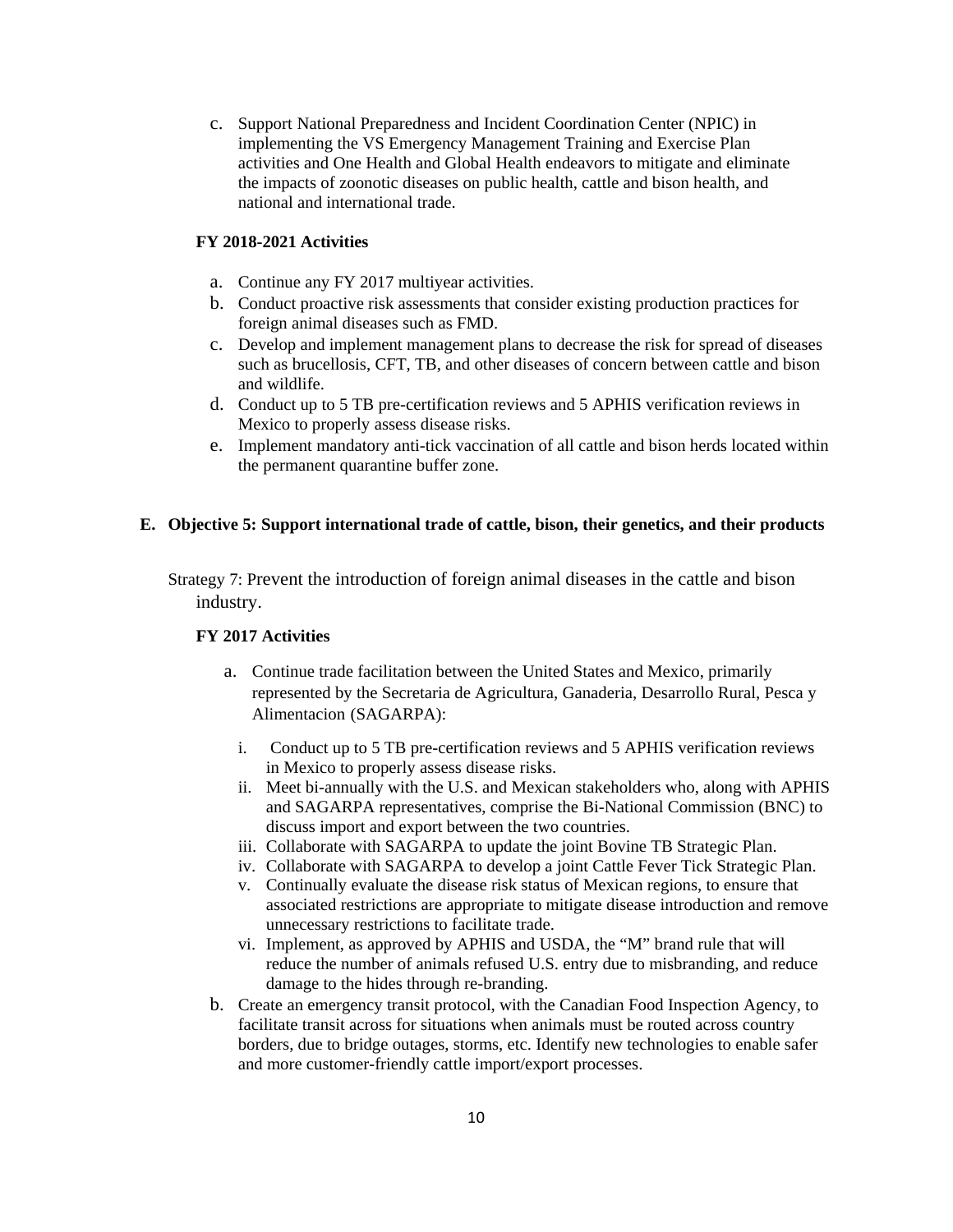## **IV. Abbreviations**

| <b>ADT</b>   | <b>Animal Disease Traceability</b>                     |
|--------------|--------------------------------------------------------|
| <b>APHIS</b> | Animal and Plant Health Inspection Service             |
| <b>BSE</b>   | <b>Bovine Spongiform Encephalopathy</b>                |
| <b>CDC</b>   | <b>Centers for Disease Control and Prevention</b>      |
| <b>CEAH</b>  | Center for Epidemiology and Animal Health              |
| <b>CFT</b>   | <b>Cattle Fever Tick</b>                               |
| <b>EPS</b>   | <b>Enhanced Passive Surveillance</b>                   |
| FAD          | Foreign Animal Disease                                 |
| FADD         | Foreign Animal Disease Diagnostician                   |
| <b>FDA</b>   | Food and Drug Administration                           |
| <b>GYA</b>   | <b>Greater Yellowstone Area</b>                        |
| <b>IIAD</b>  | <b>Institute for Infectious Animal Diseases</b>        |
| <b>LPA</b>   | Legislative and Public Affairs                         |
| <b>MIM</b>   | Mobile Information Management                          |
| <b>MOU</b>   | Memorandum of Understanding                            |
| <b>NAHMS</b> | National Animal Health Monitoring System               |
| <b>NPIC</b>  | National Preparedness and Incident Coordination Center |
| <b>NVAP</b>  | National Veterinary Accreditation Program              |
| <b>NWSW</b>  | New World Screwworm                                    |
| <b>OIE</b>   | World Organisation for Animal Health                   |
| <b>PHIS</b>  | <b>Public Health Information System</b>                |
| <b>SPRS</b>  | Surveillance, Preparedness, and Response Services      |
| <b>STAS</b>  | Science, Technology, and Analysis Services             |
| TB           | <b>Bovine Tuberculosis</b>                             |
| <b>VS</b>    | <b>Veterinary Services</b>                             |

# **V. Definitions**

Domestic program disease – an endemic disease for which VS has an eradication and/or control program.

Emerging disease: A disease, infection, or infestation in domestic or wild animals that is a threat to terrestrial animals, aquatic animals, or humans, and meets one of the following criteria:

1. An unknown agent that is causing disease, infection, or infestation in a herd/flock/premises and has the potential to result in a significant animal or public health impact, and applied diagnostic tests have yielded negative or non-definitive results; OR

2. A newly identified agent that is causing disease, infection, or infestation in a

herd/flock/premises and has the potential to cause significant animal or public health impact, or is occurring in multiple herds/flocks/premises; OR

3. A previously identified or known pathogenic agent that has a change in epidemiology, such as:

a. Increased pathogenicity,

b. Expanded host range,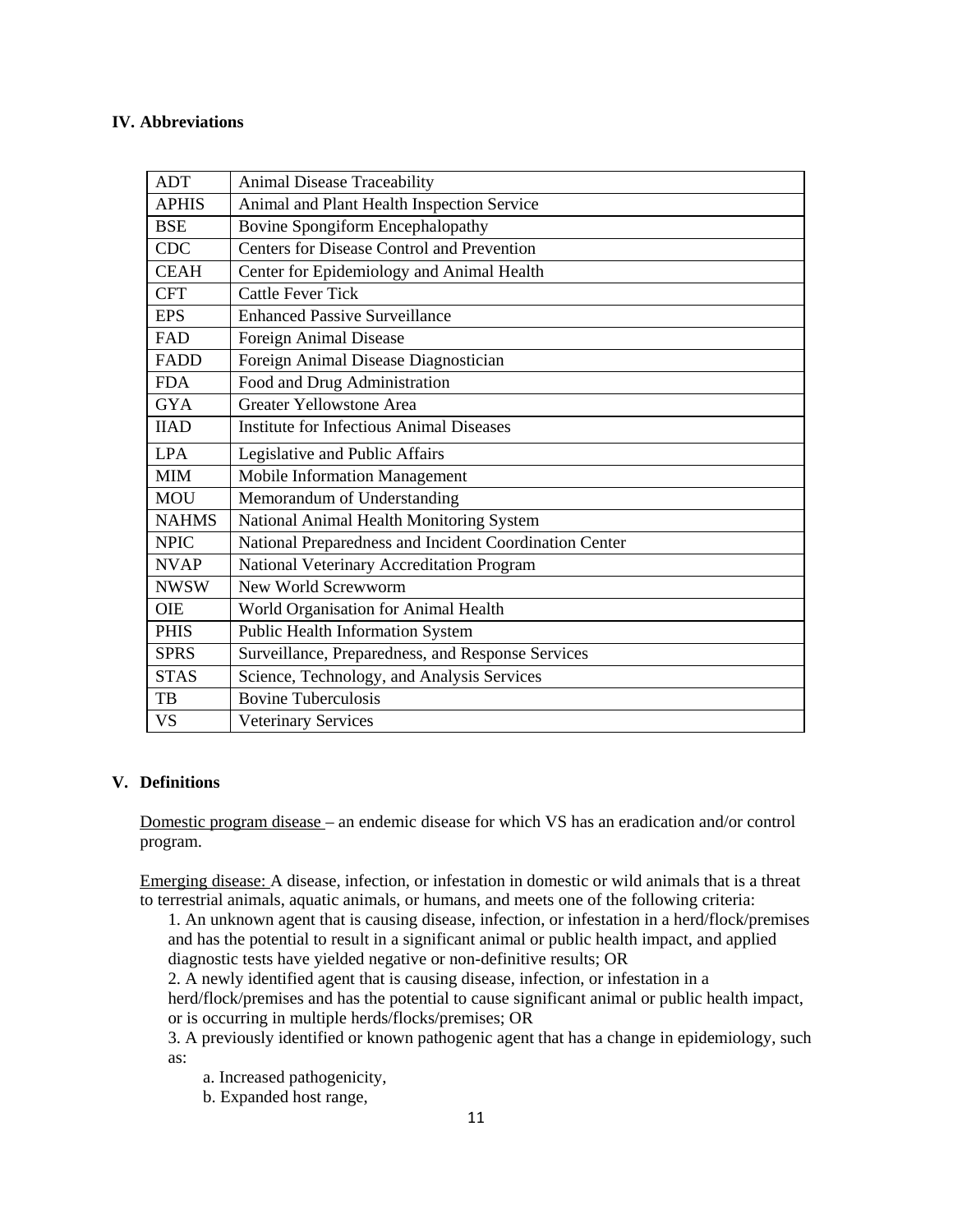c. Change in geography of an agent with the potential to cause a significant animal or public health impact, or d. Unexpected morbidity/mortality

Endemic disease – a disease that is found in the U.S. such as trichomoniasis or bovine viral diarrhea and includes domestic program diseases such as bovine tuberculosis or bovine brucellosis.

Foreign animal disease – a transboundary animal disease not known to exist in the U.S. domestic cattle and bison population.

Re-emerging disease – a new strain, new location, or an increased level of detection of a disease.

#### **References**

Veterinary Services May 2014, APHIS Factsheet New World Screwworm

- Anderson, D. P. (2010). Economic Impact of Expanded Fever Tick Range. College Station: Agricultural and Food Policy Center, Texas A&M University.
- Bittner, A. (2004). An Overview and the Economic Impacts Associated with Mandatory Brucellosis Testing in Wyoming Cattle. Cheyenne, WY: Department of Administration and Information, State of Wyoming.
- Ekboir, J. (1999). Potential Impact of Foot-and-Mouth Disease in California: The Role and Contribution of Animal Health Surveillance and Monitoring Services. Agricultural Issues Center, Division of Agriculture and Natural Resources, University of California.

Economic Research Service (2012). Beef Export Market.

M. Gilsdorf, E. E. (2006). Benefit and Cost Assessment of the U.S. Bovine Tuberculosis Eradication Program. In J. M. C.O.Thoen, Mycobacterium bovis Infection in Animals and Humans, 2nd edition (pp. 89-99). Ames, IA: Iowa State University Press.

NAHMS (2015). Overview of U.S. Livestock, Poultry, and Aquaculture Production in 2015**.** https://www.aphis.usda.gov/animal\_health/nahms/downloads/Demographics2015.pdf

- NASS (2010). Overview of the United States Cattle Industry.
- NASS (2014). Milk Production, Disposition, and Income 2013 Summary. http://usda.mannlib.cornell.edu/usda/current/MilkProdDi/MilkProdDi-04-29-2014.pdf
- NASS (2015). http://www.ers.usda.gov/topics/animal-products/cattle-beef/statistics-information.aspx)
- National Bison Association (2014). http://www.bisoncentral.com/news/bison-business-nears-280-million-meat-sales-2013
- National Bison Association (May 2016) http://www.bisoncentral.com/news/us-bison-saleshit-340-million-growth-limited-supply